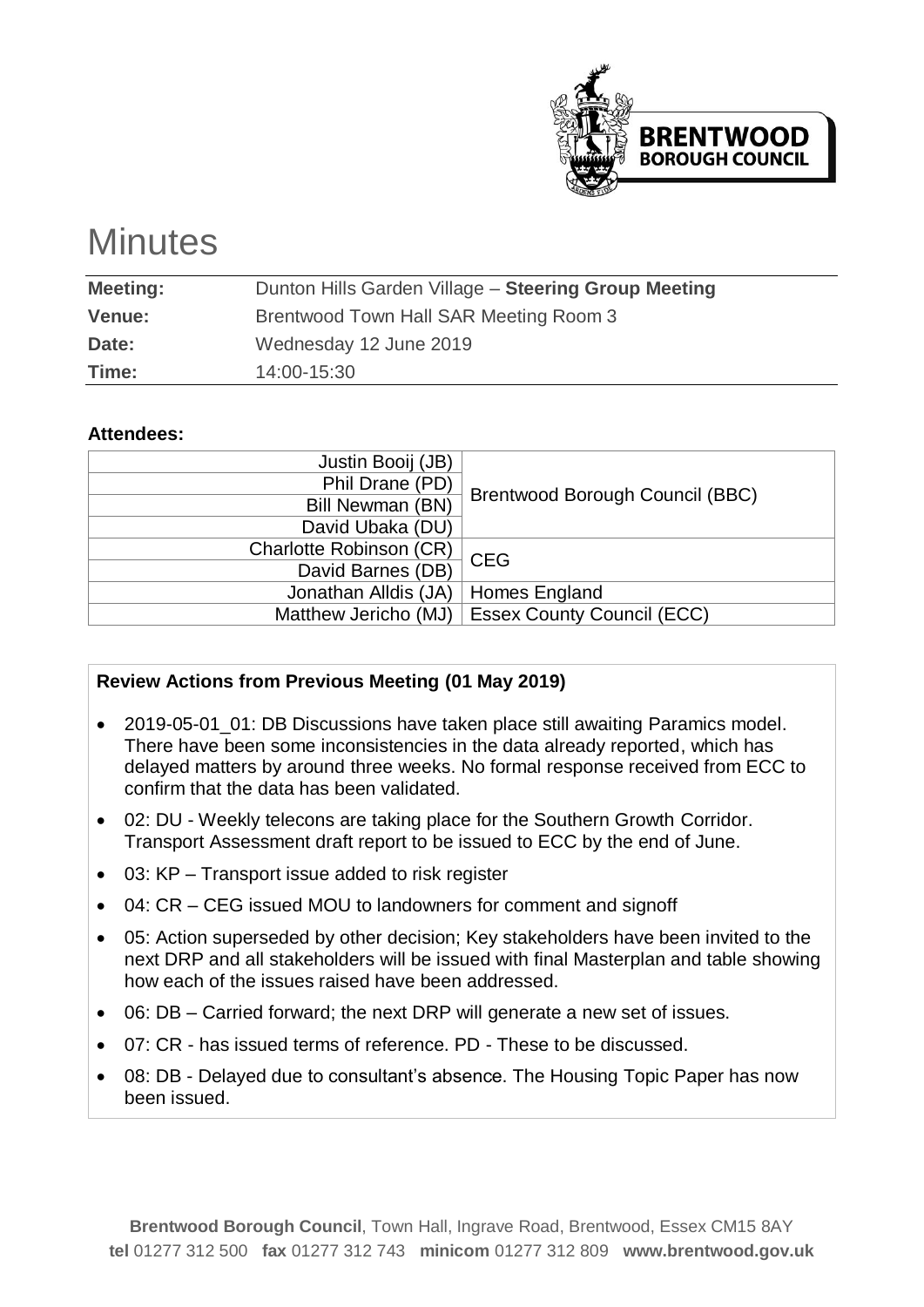- 09: DU draft report can be prepared by the end of the June, although ideally need a further presentation/workshop session before this is issued formally.
- 10: CR Have tried to contact them but not been successful so far. Carry over action.
- 11: MJ This action was the distinction between the transport evidence being prepared for the application and in support of the Local Plan. This has mainly been dealt with via telecons. PD - There has been a lot of focus on the issues surrounding BEP.

#### **1. General Programme Update**

a. Risks and Issues (review register and log new)

PD - Key risk added from last steering group meeting was regarding the Local Plan Transport Assessment and associated highways modelling. This remains a risk although is being managed.

b. Highlight report review

PD – Highlight report for May 2019 maintains amber rating from previous report (April 2019). CEG updated that outline planning application submission timeframes are being worked to (submission in September 2019) although this is to be tied to the Council's submission of the Local Plan and timings of examination hearing sessions. Potential additional work required following second Design Review Panel (DRP) in July. Feedback letter from first DRP is due imminently and will be provided to CEG first, the local authority will get a copy.

MJ - Need to understand the reasons how and why the scheme design has changed through this process.

PD - Have reported on the work done in the past month i.e. workshops. PPA between CEG and BBC has been signed. Session on viability between CEG and BBC consultants due to take place. MHCLG and Homes England (HE) came to BBC to discuss the project (22/05/2019).

JA - Need to ensure that the MHCLG/HE Garden Village Capacity Funding bid for the next year is prepared.

PD - Beginning to think about this and the key workstreams that will need funding, incl. Design Guidance, Education/Children Focus, Community Involvement.

PD - Session due in the coming months headed up by Birmingham University which looks at how the younger demographic of the community can be involved in the site design.

PD - Will need to look at how the Council's Community Forum will sit with CEG's Community Liaison Group (differences between long-term and more short-term elements of community engagement). KP to liaise with Victoria Walker (CEG).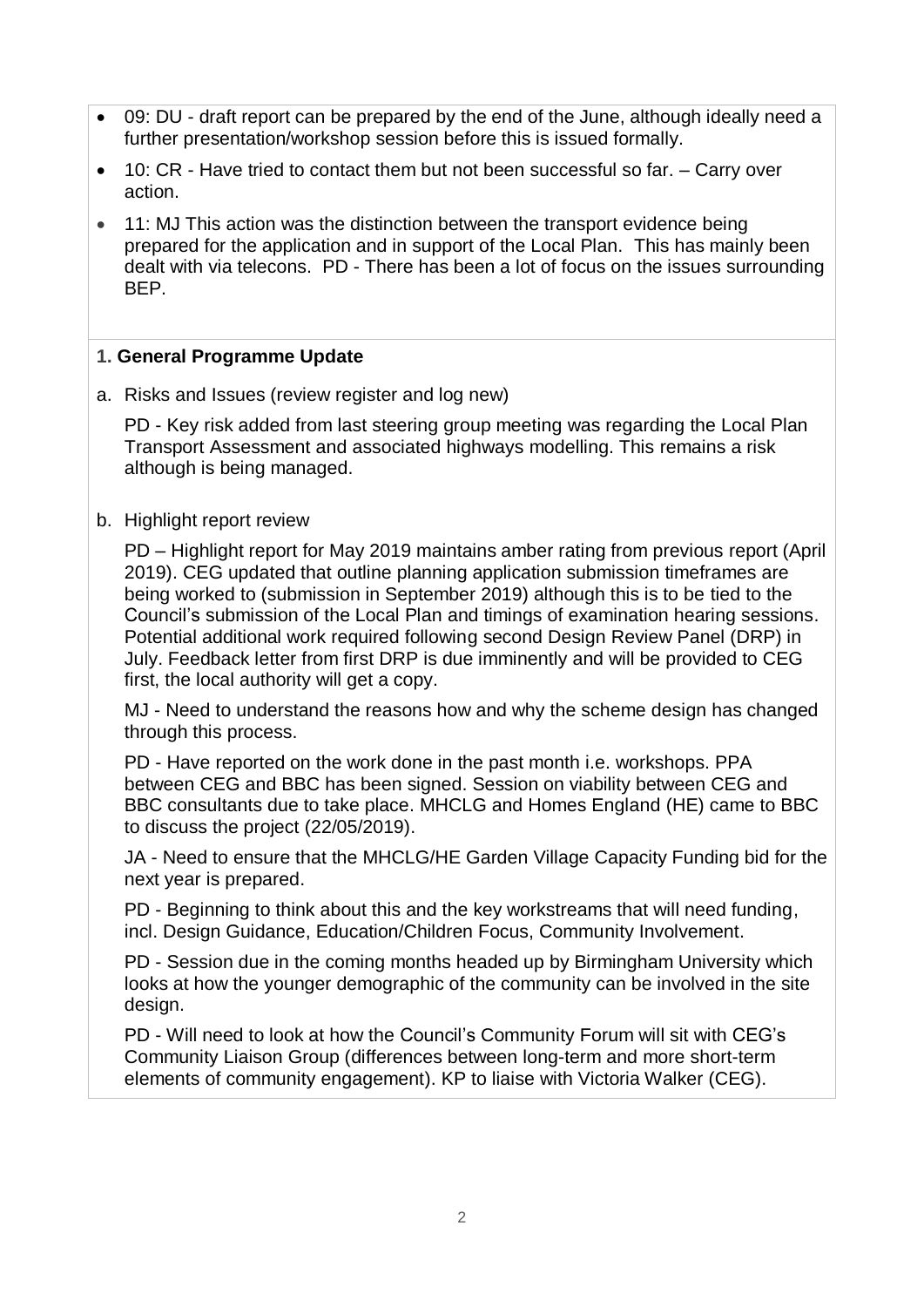PD - Session with Homes England and MHCLG on 22 May 2019 was useful, included Chief Executive attendance. Provided a comprehensive update on the ongoing work involved in the project.

JA – Confirmed that the Council's leadership's buy-in to the project was received positively by MHCLG and HE representatives.

CR - Comments received from the CEG public engagement event in West Horndon (05/06/2019) were generally positive. Residents gave positive feedback to the proposals for DHGV. Concerns were raised regarding vehicle speed limits within West Horndon, Gypsy & Traveller pitch provision at DHGV and wider transport impacts.

PD – A report will be presented to the Council's Policy, Resources and Economic Development Committee on 10 July to update the Local Development Scheme (LDS) (timetable). Part of the paper will include an update on DHGV with regard to further work needed on design guidance and a process for the acquisition of land to deliver off-site infrastructure needs, if required.

PD - Timetable will be updated to show that submission of the Local Plan will be achieved in Q3 2019 (Jul-Sep), which is a change from Q1 in the current LDS.

PD - Looking to design a separate website for DHGV from a Council perspective. Working with IT team and looking to go live in the next month.

PD – Completion of Local Plan representations processing due by the end of next week (21/06).

PD - Meeting to be arranged with existing Community Trusts, need to draw up terms of reference.

PD - Still outstanding matters regarding on the update to the Infrastructure Delivery Plan (IDP) and potential costs for required infrastructure. Meetings to be held with c2c regarding the West Horndon station improvements.

DU - There has been progress from the weekly Southern Brentwood Growth Corridor transport integration telecons.

PD – The Council is mobilising additional resource to finish updating the IDP. Will seek to set up a meeting with ECC shortly.

• PD - Update, meeting with West Horndon Parish Council taking place tomorrow evening. One ward councilor has been directly involved in the recent workshops. DB - A number of councilors attended the CEG consultation event last week.

# c. Milestone Plan review

No specific updates apart from those referenced above.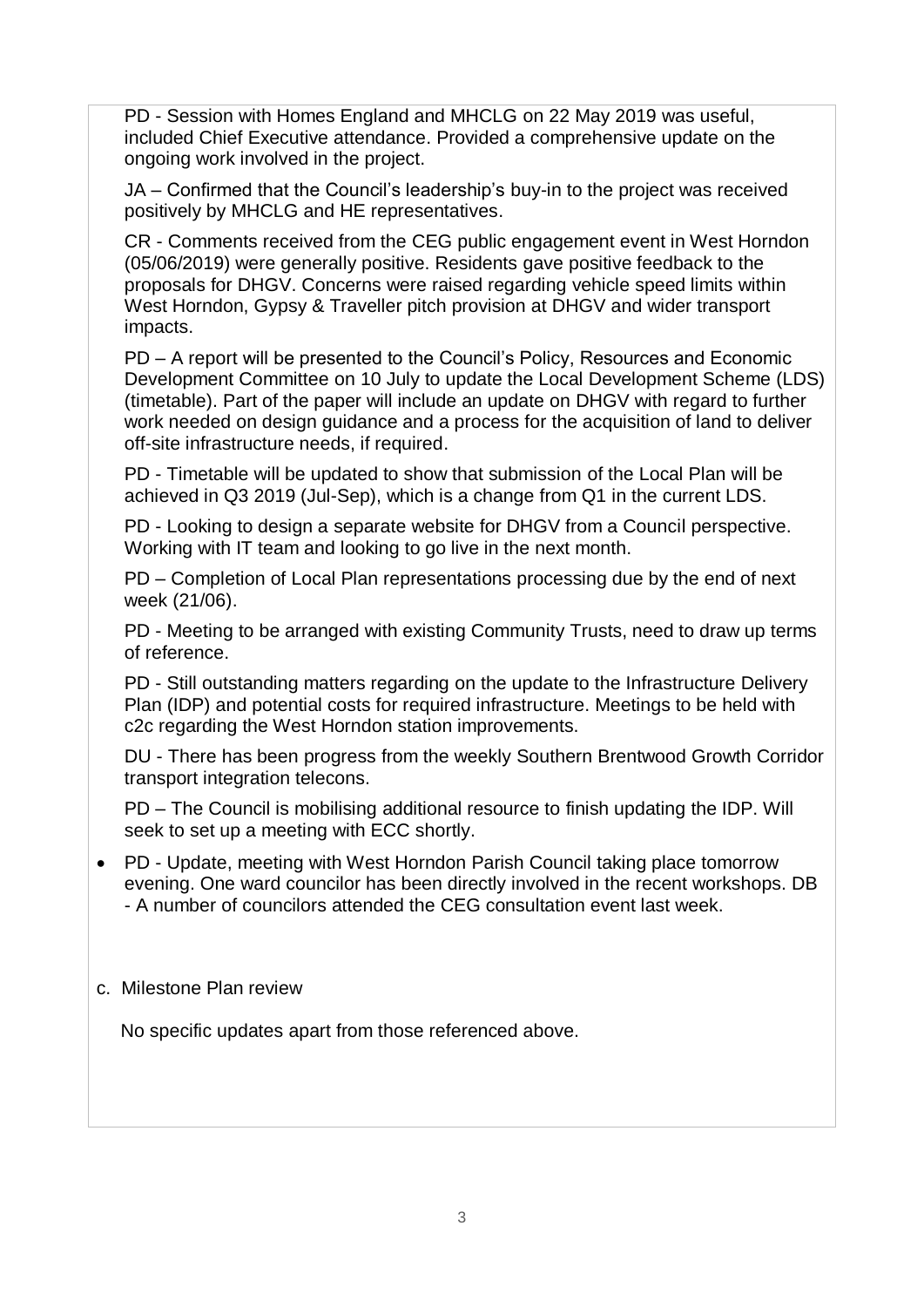# **2. Masterplan Design Process**

#### a. Update DRP and key issues raised

PD – Design South East letter not yet received but will be circulated to Steering Group members. The DRP session endorsed that the proposals involve three community hubs, the western area would be a key gateway with the main community hub as part of the first phase of development.

DB - Provided an overview of the key changes to the masterplan that have been developed. Key vistas towards the farmhouse are to be maintained, importance of connection to Station Road into West Horndon and improving walking/cycling links. The heart of the community has been emphasised. Further meeting tomorrow to focus on heritage matters which may result in amendments to the design (13/06/2019). Landowner to the north west is looking at options for a hotel and accompanying eatery. May need its own access but the site may act as a buffer from emissions from the A127.

PD - Looking to provide BBC and ECC comments to CEG to help inform the next DRP presentation.

DB - Freestanding early years facility still needs to be incorporated into the Masterplan.

DB - Gypsy and Traveller pitches likely to be in the south-west of the site with direct access onto the A128.

DB - Self and Custom Build plots are to be spread across the site.

- MJ To provide Gypsy and Traveller Liaison Group contact from ECC.
- b. Update on evidence base progress (completed and gaps or milestones for new material)

PD - IDP is being updated;

DB - Need to be mindful of delivery the longer the delay on the submission of the Local Plan. In terms of the Masterplan:

- Transport Surveys complete.
- Heritage meeting tomorrow.
- Ecology Surveys ongoing.
- Ground conditions: awaiting chemical analysis.
- Overhead Powerlines: pursue notice after planning application has been submitted.
- EIA Scoping Opinion request to be submitted imminently.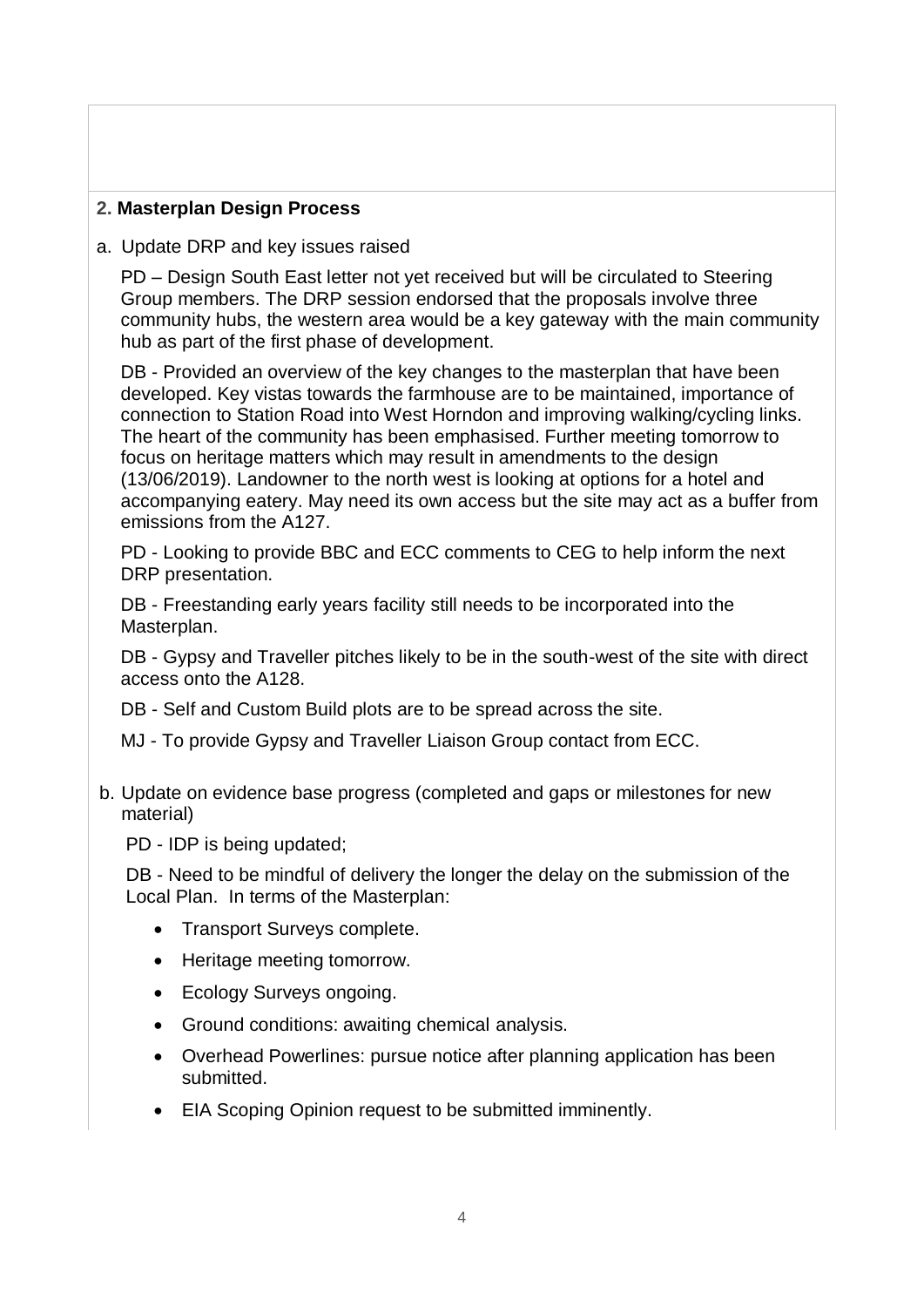PD - Looking to establish Statements of Common Ground (SoCG) with Basildon and Thurrock Councils, have contacted them to discuss their responses.

c. Update on Consultation event 5 June

CR - Colleague is collating all responses from the event now and a report will be issued in due course. This will inform the application SCI.

d. Next Steps – Outputs being produced As described above.

#### e. Pre-App Meeting updates with BBC and ECC

JB - Last week had a meeting with CEG planning agents. EIA Scoping Opinion request to be submitted imminently.

CR - Meeting with ECC and CEG this morning. There was some discussion around costs of historic costs and this can be resolved. Hopeful that this can be signed off by next week.

JB - ACTION - To send a copy of the pre-app response from BBC to ECC, with CEG's agreement.

DB - Will attempt to circulate DRP presentation material before the Panel Day.

#### **3. Delivery**

a. Agree Terms of Reference of Master Developer role

PD - Would be helpful to have a Council ToR to sit alongside the CEG ToR.

CR - ToR has been signed off by a board, statement of intent and how they see it working. Not meant to cover everything.

BN - Would be good to see how it relates to the governance. Would be useful to put a Council ToR with this. There is some cross over where there is joint delivery. Can look to move this on to address this before the next liaison meeting.

JA - Homes England can provide comments on this.

MJ - ECC can also do the same and agree there needs to be some more connection with the governance.

BN - Would expect comments back within the next couple of weeks.

b. Update on Landowner discussions how feeding in requirements

CR - Meeting last week, further meetings set up with Mr Low (Meadow House). Sarah Cornwell (Bellway) generally content with Masterplanning progress. No feedback yet from Mr Smith or his agents (Timmermans Nursery). They are looking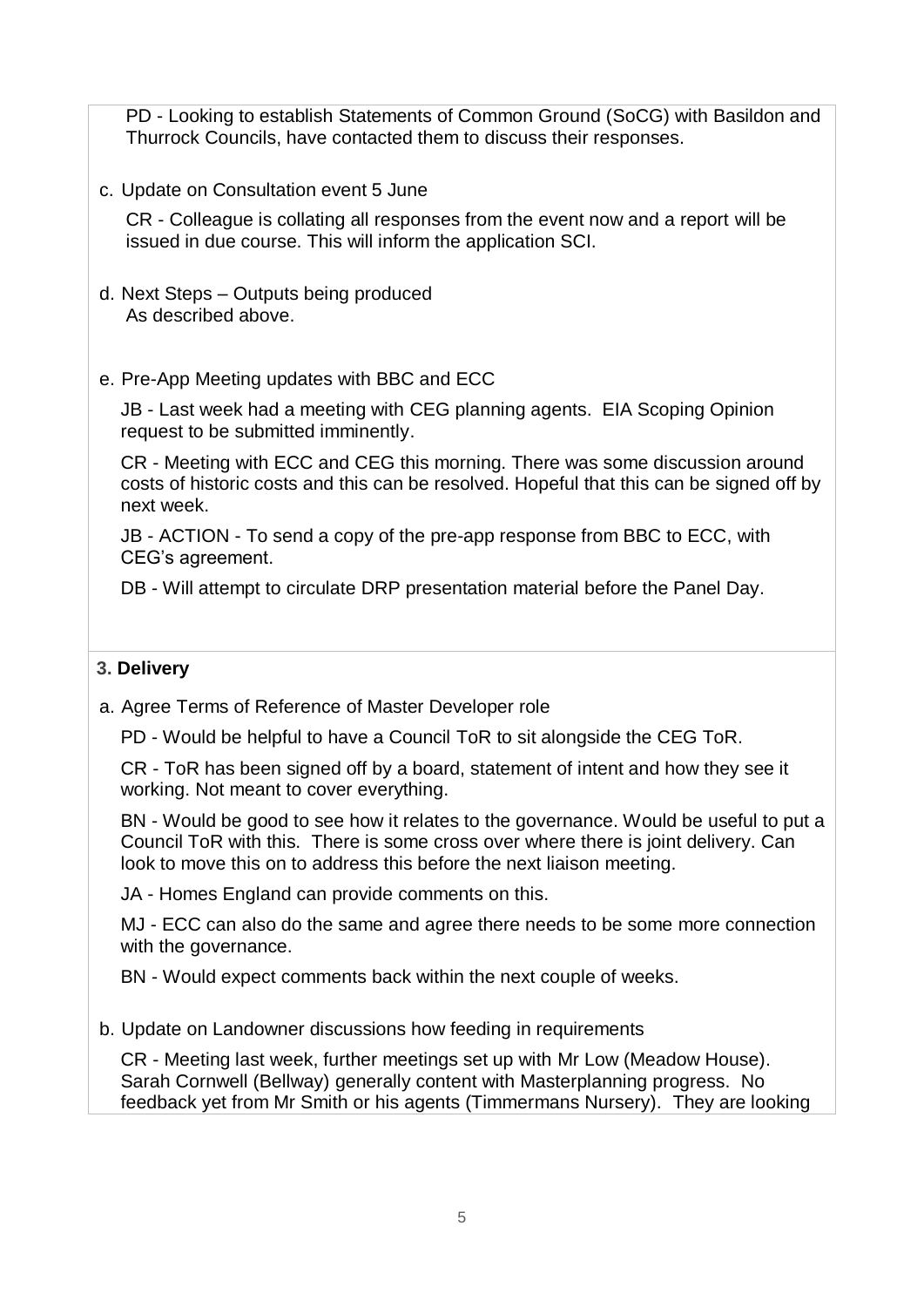at a higher density and utilising direct access (as existing) to the A127. This view is not supported by CEG and BBC. Regular contact with landowners generally. DB to chase a response from Timmermans Nursery. Farmstead landowner (Mr Dunn) generally content with Masterplanning progress.

- c. Delivery strategy
	- i. Housing: Meeting to be convened.
	- ii. Community facilities: Community Forum / Liaison Group meetings to be convened.

PD - Need to think about the next steps on what is required.

DB - Main facility is very likely to be situated in the village centre.

BN - Homes England have given us some really good examples of where this has worked well.

iii. Education establishments CEG to finalise phasing proposals and to send these when ready.

# **4. Key Decisions**

None

**5 - AOB**

None

# **Next Meeting: Wednesday 10 July 2019**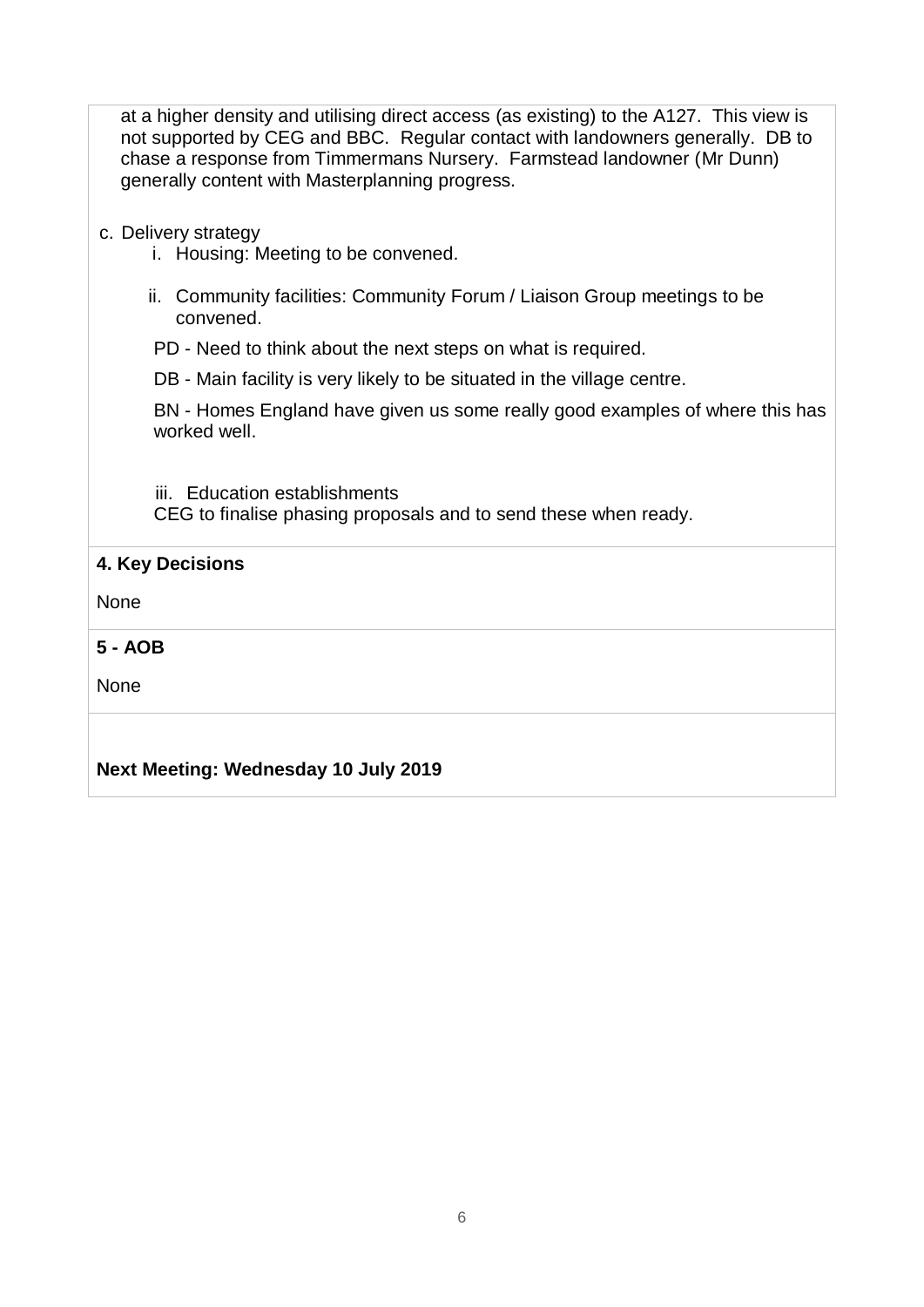# **Action List**

| <b>Reference</b> | <b>Description</b>                                                                                                                                 | Owner     | <b>Due Date</b> | <b>Status</b> |
|------------------|----------------------------------------------------------------------------------------------------------------------------------------------------|-----------|-----------------|---------------|
| 2019-06-12 01    | Chase DRP: DSE feedback required<br>by Friday.                                                                                                     | KP.       | 14-Jun-19       | Closed        |
| 2019-06-12 02    | Liaise with Victoria Walker (CEG) to<br>discuss how the Community Forum<br>will sit with the Community Liaison<br>Group (Long term and short term) | <b>KP</b> | $10 -$ Jul-19   | Closed        |
| 2019-06-12 03    | Arrange meeting with Community<br><b>Trusts</b>                                                                                                    | <b>PD</b> | 10-Jul-19       | Open          |
| 2019-06-12_04    | Provide BBC and ECC comments to<br>CEG to help inform the next DRP<br>presentation.                                                                | KP        | $19 -$ Jul-19   | Closed        |
| 2019-06-12 05    | Missing land uses such as<br>freestanding early years facility and<br>Gypsy and Traveler pitches to be<br>identified on the updated<br>Masterplan. | <b>DB</b> | 19-Jul-19       | Open          |
| 2019-06-12 06    | Provide Gypsy and Traveler Liaison<br>Group details to DB.                                                                                         | <b>MJ</b> | 12-Jun-19       | Open          |
| 2019-06-12_07    | Distribute Consultation event (5th<br>June) report                                                                                                 | DB        | 10-Jul-19       | Open          |
| 2019-06-12_08    | Forward pre-application responses<br>to ECC                                                                                                        | <b>JB</b> | 14-Jun-19       | Open          |

# **Previous Actions Carried Forward**

| <b>Reference</b> | <b>Description</b>                                                                       | Owner | Due Date  | <b>Status</b> |
|------------------|------------------------------------------------------------------------------------------|-------|-----------|---------------|
| 2019-05-01 01    | CEG to obtain formal response from<br>ECC to confirm that the data has<br>been validated | DB    | 10-Jul-19 | Open          |
| 2019-05-01 02    | <b>Transport Assessment draft report</b><br>to be issued to ECC by the end of<br>June.   | DU    | 30-Jun-19 | Open          |